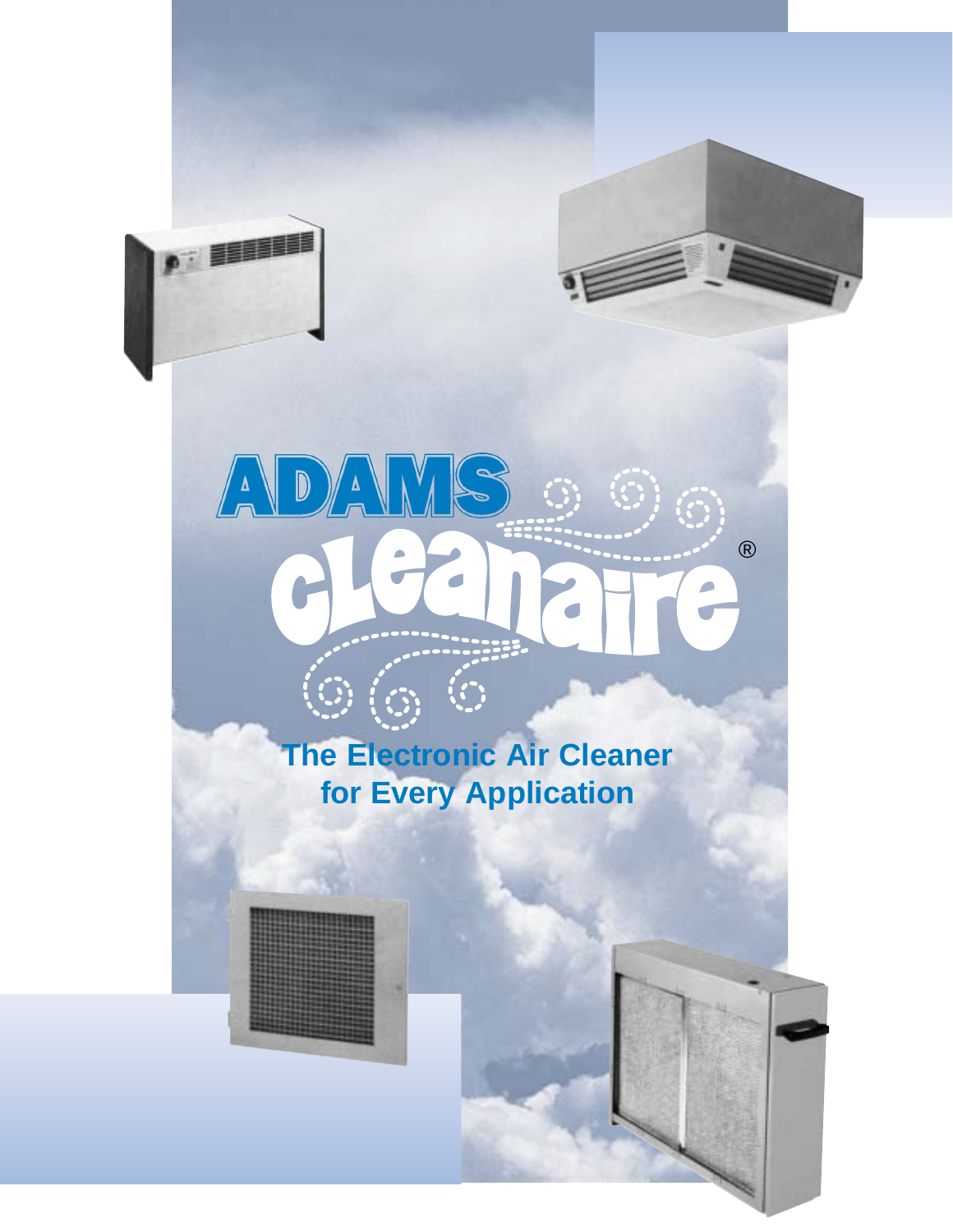

CA-1000

# **Electronic Air Cleaner**

## **24 VOLT CENTRAL SYSTEM ELECTRONIC AIR CLEANER**

#### **Installs Easier**

- Connects with 24 volt wires from the existing transformer on the heating and/or air conditioning unit to the air cleaner directly. Cheaper, faster and easier to install.
- Eliminates the need for a sail switch or pressure switch with a built-in solid state airflow sensing device.
- Uses 40VA transformer already on the furnace and/or air conditioner. Power supply boosts the 24-volt input to proper high voltage to the collector cells.

### **Cleans Air Better**

• Maintains constant output voltage to the cells for maximum efficiency. No other air cleaner does this. With other cleaners the voltage to the cells drops as they collect and efficiency decreases.

#### **Reduces Operating Cost**

- Uses only 15 watts compared to 35-45 watts required by other electronic air cleaners.
- Requires less energy than pleated media filters or washable electrostatic filters. These restrict airflow as they collect and increase the load on the heating and air conditioning motor.

#### **Eliminates Guess Work in Service With A special Monitor Circuit**

- Checks air cleaner performance continuously.
- Eliminates nuisance service calls.
- Monitor light pinpoints any problem in just a few minutes by telephone. Ends wasted service calls.

#### **100% Tested**

• Each air cleaner is individually tested and operated.

### **NO OTHER AIR CLEANER OFFERS ALL THESE ADVANTAGES**



#### PATENT #4559594

| Model   | Capacity<br><b>CFM</b> | Cabinet<br>Dimensions | Tons<br>Cooling |  |
|---------|------------------------|-----------------------|-----------------|--|
|         |                        |                       |                 |  |
| CA-1000 | 1,000                  | $13" \times 20"$      | $2^{1/2}$       |  |
| CA-1620 | 1,200                  | 16" x 20"             | 3               |  |
| CA-1400 | 1,400                  | 16" x 25"             | $3^{1/2}$       |  |
| CA-2020 | 1,400                  | 20" x 20"             | $3^{1/2}$       |  |
| CA-2000 | 2,000                  | $20" \times 25"$      | 5               |  |
|         |                        |                       |                 |  |

All Cabinets 6 5/8" Deep

PATENT #4559594

## **ADAMS CLEANAIRE® CENTRAL SYSTEM RETURN GRILL ELECTRONIC AIR CLEANER**

For homes, condominiums, apartments, mobile homes and applications where there is a common return grill rather than separate return air ducts from each room, the RG-1000 fits the bill. Larger homes with more than one return grill may require an additional return grill air cleaner, but will find that this improves the air quality even more.

> CFM (Approx. Min.) (Approx. Max.) Furnace Output (Approx. Max.) Tons of Cooling (Approx. Max.)

400 1,000 100,000 BTUH  $2^{1/2}$  tons

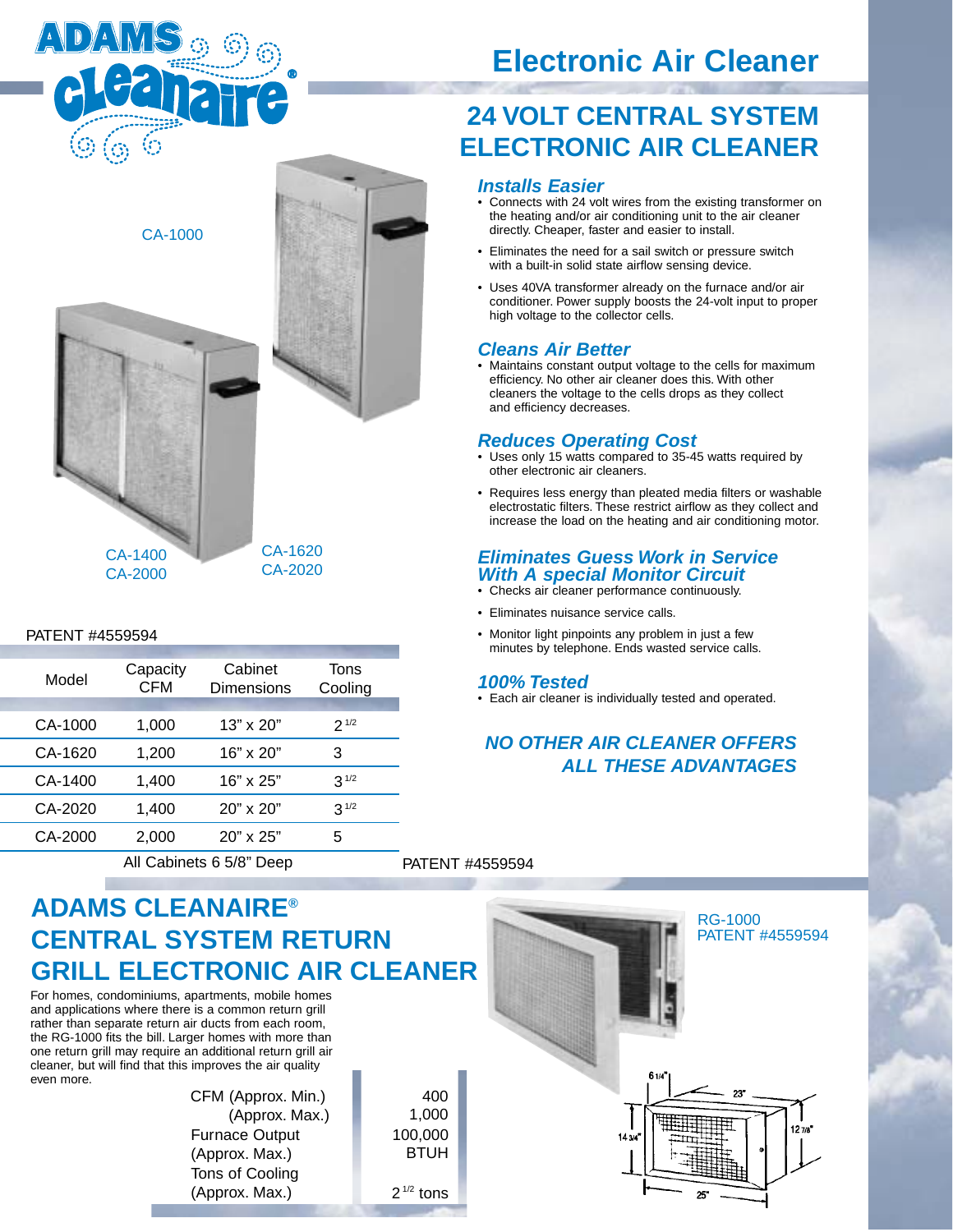# **Electronic Air Cleaner**

## **SELF-CONTAINED CEILING MOUNT ELECTRONIC AIR CLEANER**

#### **CLEANS AIR BETTER**

• Maintains constant output voltage to the cell for maximum efficiency. With other cleaners the voltage to the cells drops as it collects and efficiency decreases dramatically.

#### **QUIETER PERFORMANCE**

• Less air turbulance than flush mount units makes Cleanaire® quieter and gives higher capacity.

#### **FITS MORE APPLICATIONS**

• Low profile design requires only 8-1/2 inches above the T-Bar and will fit applications that others may not. Only 4 inches extend below the T-Bar ceiling.

#### **100% TESTED**

• Each air cleaner is individually tested and operated.

#### **REDUCES HEATING AND COOLING COSTS**

• Heating and cooling costs can be reduced from 20-40% annually with Adams Cleanaire®. Why exhaust dirty air only to bring in outdoor polluted air from someone else's business. By cleaning the indoor air with Cleanaire®, introduction of outside air can be reduced to 1/3 of the minimum recommended 30 cfm per person. With 2/3 less air that must be heated or cooled, you save money.

#### **COMMON APPLICATIONS**

• The removal of smoke from the air in bars, lounges, restaurants, bowling alleys, welding shops, kitchens, club rooms, offices, computer rooms and a variety of applications.

#### **HOW CLEANAIRE®WORKS**

• A three-speed fan draws air through the center intake (1), metal mesh prefilter (2), electronic cell (3), and activated carbon afterfilter (4). Cleanaire® removes airborne pollutants such as dust, dirt, pollen, tobacco smoke and cooking smoke. Then it distributes the clean air evenly through four adjustable louvers.



### **SPECIFICATIONS**

|                        | <b>CA-1000T</b>     |                   |  |
|------------------------|---------------------|-------------------|--|
| <b>FAN SPEEDS</b>      | C.F.M.              | <b>EFFICIENCY</b> |  |
| Low                    | 600                 | 93%               |  |
| <b>Medium</b>          | 800                 | 88%               |  |
| <b>High</b>            | 1000                | 85%               |  |
| <b>Unit Weight</b>     | 64 Lbs.             |                   |  |
| <b>Shipping Weight</b> | <b>73 Lbs.</b>      |                   |  |
| <b>Dimensions</b>      | <b>Width</b>        | <b>Depth</b>      |  |
|                        | 23" x 23" x 12 1/2" |                   |  |
| Electrical             | <b>120V</b>         | 60 Hz             |  |
| Information            |                     |                   |  |
|                        |                     |                   |  |

®



## **PORTABLE ELECTRONIC AIR CLEANER**

This Cleanaire® electronic air cleaner cleans the air in enclosed spaces such as homes or offices. A built-in fan draws air through an electronic cell and activated carbon filter to remove dust, lint, pollen, tobacco smoke, cooking smoke, and household odors.

Removes up to 95% of the dust, dirt, smoke, and pollen from the air you breathe.



|                      | <b>CA-200</b>                                     |
|----------------------|---------------------------------------------------|
|                      | C.F.M.                                            |
| <b>Fan Speed</b>     | 100 - 200                                         |
| <b>Cleaning Area</b> | 250 sq. ft.                                       |
|                      | 8' Ceiling                                        |
| <b>Unit Weight</b>   | <b>32 Lbs.</b>                                    |
| <b>Dimensions</b>    | $22^{7/8}$ x 13 <sup>1/2</sup> x 7 <sup>1/2</sup> |

CA-200